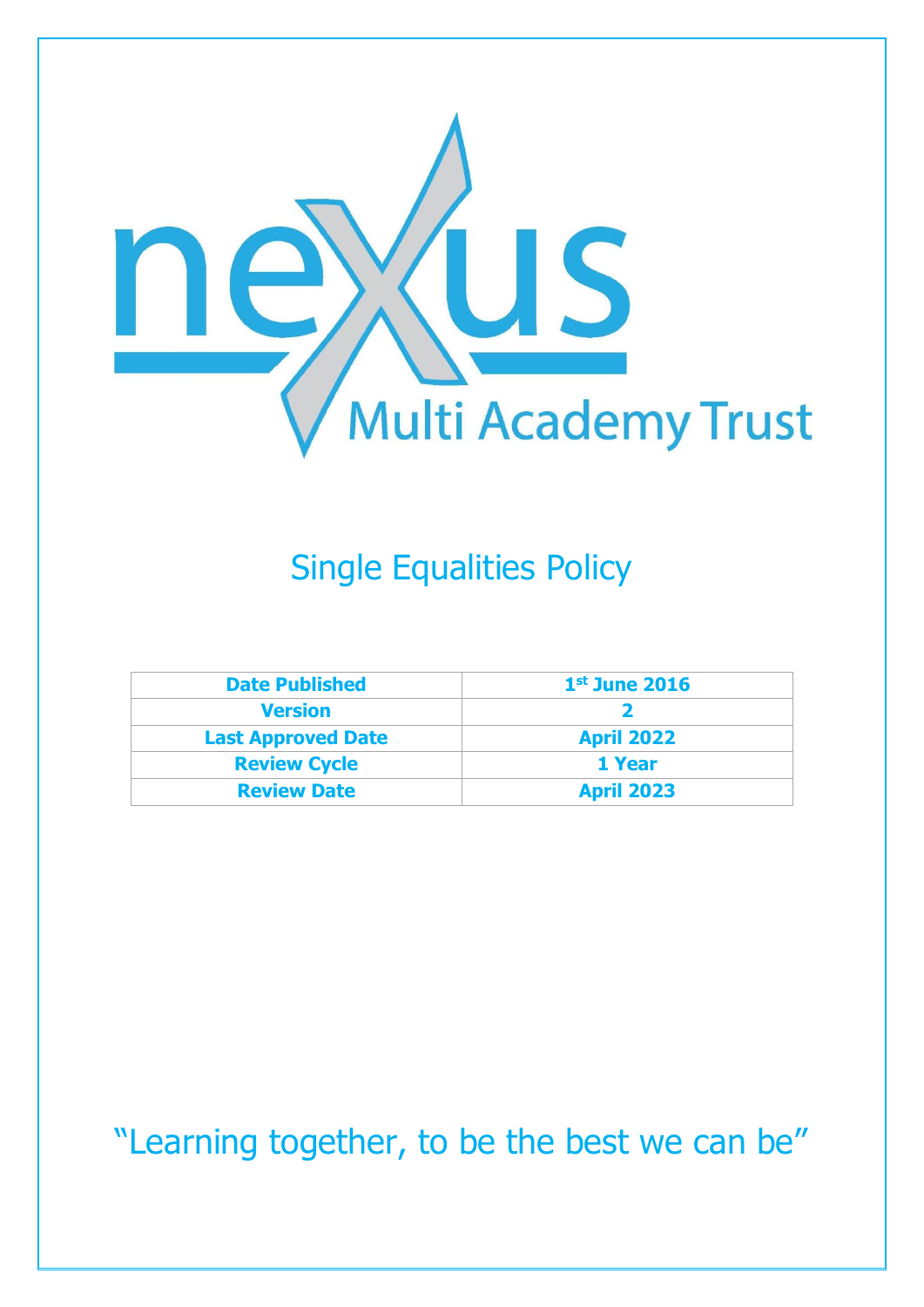

## 1. Introduction

- 1.1.This policy outlines the Trust's approach to ensuring equality for all, under the one umbrella including:
	- **Race**
	- **•** Disability
	- Gender & gender reassignment
	- **Pregnancy & maternity**
	- Age
	- **Religion & Belief**
	- **Sexual Orientation**
	- **Special Educational Need**
	- Community cohesion

1.2.This document is designed to communicate the following:

- **Dur Diversity statement**
- **Our intention to promote community cohesion**
- **Dur particular provision for Special Educational Need**
- **Dur desire to fully meet statutory requirements**
- **Dur legal responsibilities in terms of race, disability, gender & gender** reassignment, pregnancy & maternity, age, religion or belief and sexual orientation.
- 1.3.Inclusiveness is at the heart of our equality plans and we are keen to ensure that we are an inclusive organisation that supports and promotes "Equality for All" within our own and the wider community. We therefore welcome the Equalities duties of schools.
- 1.4. The purpose of this document is to show how our Trust promotes equality for disabled pupils, staff, parents and the wider community. We believe in treating everyone fairly and we are committed to creating an environment in our academies which is appropriate and accessible to all.
- 1.5.We aim to encourage and listen to local views and involve local people in the work of our academies. We recognise that equality will only be achieved by the whole school communities working together - learners, staff, governors, and parents / careers. All academy staff and members of the academy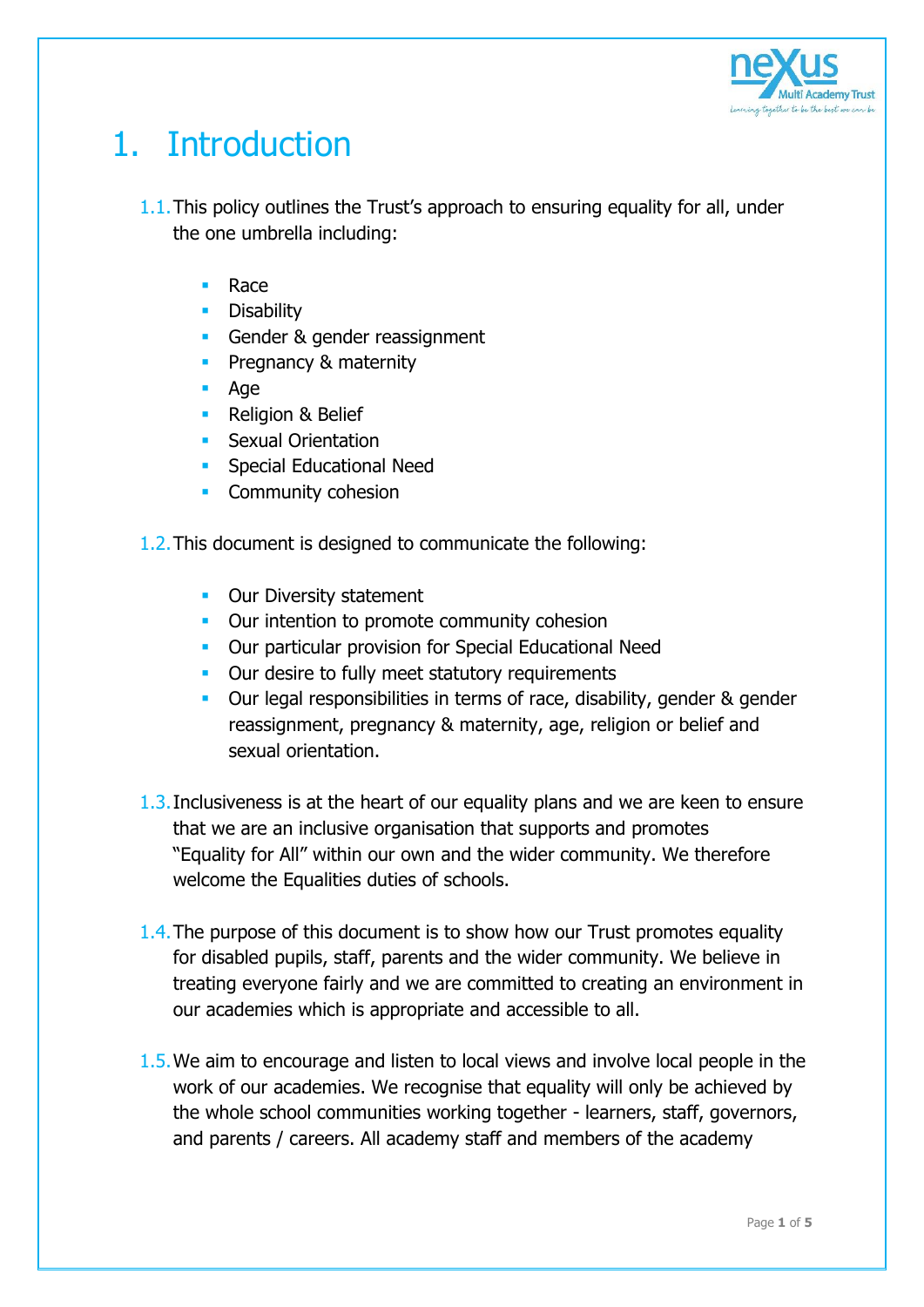

community have a responsibility to treat everyone fairly and to promote arrangements for people with disabilities.

## 2. Scope

2.1. This policy relates to all academies and settings across Nexus MAT and supersedes any local policies and procedures that have been in use prior to the academy conversion. Where required, an individual Nexus MAT academy – in agreement with the Trust Chief Executive Officer - may publish a supplementary policy guidance document or procedure in line with this policy, to ensure that any idiosyncrasies associated with that specific academy are covered in their local policy library.

#### 3. National and legal context

- 3.1.The Equality Act 2010 which came into force in April 2011 has brought together all the current discrimination laws into one. All academies have duties to promote race, disability and gender equality. Academies also have a duty to promote community cohesion, developing good relations across groups within the community.
- 3.2.The 3 aims of the general duty are:
- 3.3.To eliminate unlawful discrimination, harassment and victimisation by removing or minimising disadvantages suffered by people due to their protected characteristics.
- 3.4. To advance equality of opportunity between people who shared a protected characteristic and those who do not, by taking steps to meet their needs where they are different from the needs of others.
- 3.5.To foster good relations between those who share a protected characteristic and those who do not by encouraging participation in activities where it is disproportionately low.

#### 4. Equal opportunities for staff

4.1.We are committed to the implementation of equal opportunities principles and the monitoring and active promotion of equality in all aspects of staffing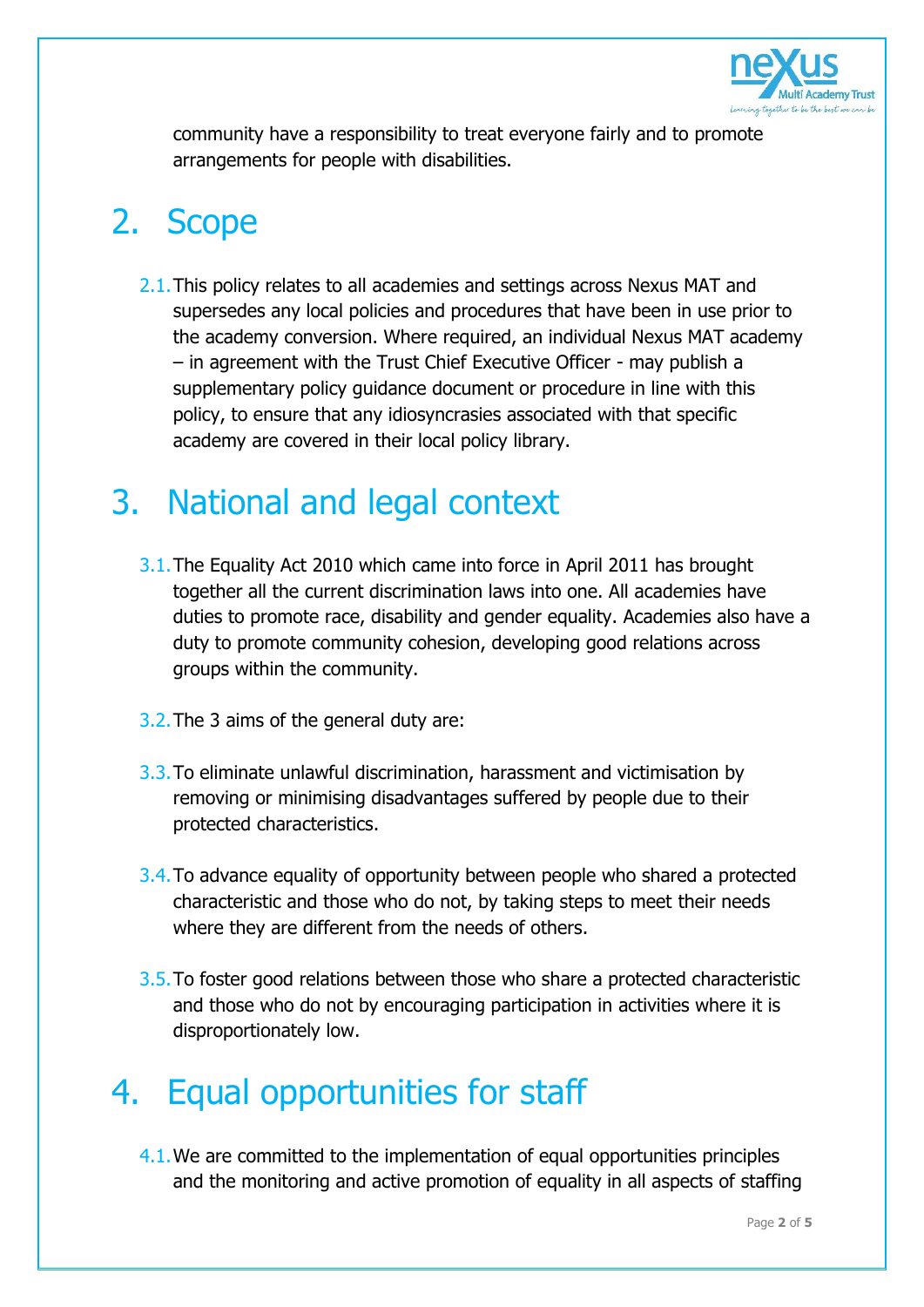

and employment. All appointments and promotions are made on the basis of merit and in compliance with the law. We are concerned, where possible, that staffing reflects the diversity of the community.

- 4.2.We need to ensure that we eliminate discrimination and harassment in our employment practice and actively promote equality across all groups within the workforce.
- 4.3.Equality aspects relating to race, religion or belief, gender, disability, gender reassignment, sexual orientation, pregnancy & maternity and age are considered where appropriate when making appointments, changing staffing structures or allocating responsibilities, to ensure decisions are not discriminatory.
- 4.4.Actions to ensure this commitment is met include:
	- 4.4.1. Monitoring of recruitment and retention including bullying and harassment of staff;
	- 4.4.2. Continued professional development opportunities for staff;
	- 4.4.3. Pay is relative to experience and responsibility not to gender or sexual orientation.

#### 5. Equality and the law

- 5.1.There are a number of statutory duties that must be met by a school.
	- 5.1.1. **Race equality** the general duty requires a school to:
		- $\blacksquare$  Fliminate racial discrimination
		- **Promote equality of opportunity**
		- **Promote good relations between people of different racial groups**
	- 5.1.2. **Disability** the Disability Discrimination Act 2006 defines a disabled person as someone who has "a physical or mental impairment which has a substantial or long- term adverse effect on his or her ability to carry out normal day-to-day activities". The general duty requires schools to have due regard to the following:
		- Promoting equality of opportunity between disabled people and others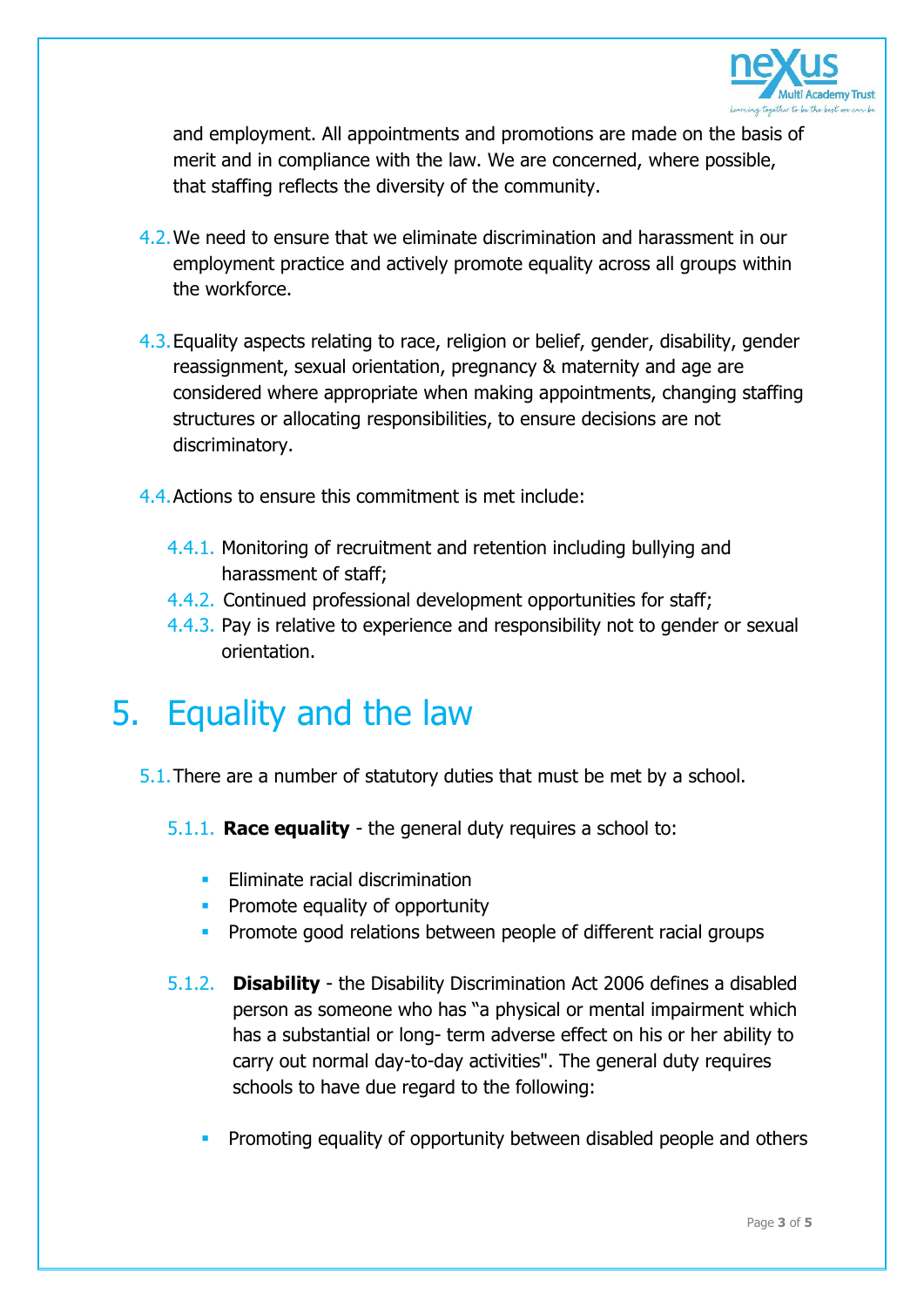

- **Eliminating discrimination and harassment of disabled people in** relation to their disability
- **Encouraging participation in public life by disabled people**
- **Taking steps to meet disabled people's needs, even if this requires** more favourable treatment.
- 5.1.3. **Gender** the gender equality act places a general duty on schools to:
	- **Eliminate unlawful discrimination and harassment on the grounds of** gender reassignment
	- **Promote equality of opportunity between male and female pupils and** male and female staff.
	- The Trust is legally obliged to publish an annual gender pay gap report.
- 5.1.4. **Sexual orientation** The Equality Act (sexual orientation) 2007 made discrimination of the grounds of sexual orientation unlawful for schools this relates to admission and treatment of, and services to pupils.
- 5.1.5. **Age** Nexus Multi Academy Trust is committed to promoting equality of opportunity for people of different ages. Age equality means promoting equal participation in society of people of every age.
- 5.1.6. **Community cohesion and British values** Schools and their governing bodies have a duty to promote community cohesion and promote British values. This involves fostering good relations between pupils and from different races, faiths or beliefs and different socioeconomic backgrounds.

## 6. Tackling Discrimination

- 6.1.Harassment on account of race, gender, disability or sexual orientation is unacceptable and is not tolerated within the school environment. All staff are expected to deal with discriminatory incidents; know how to identify and challenge prejudice and stereotyping; and support the full range of diverse needs according to pupils' individual circumstances.
- 6.2.Harassment on grounds of race, gender, disability, sexual orientation or other factors, can make many forms including verbal, physical abuse, name